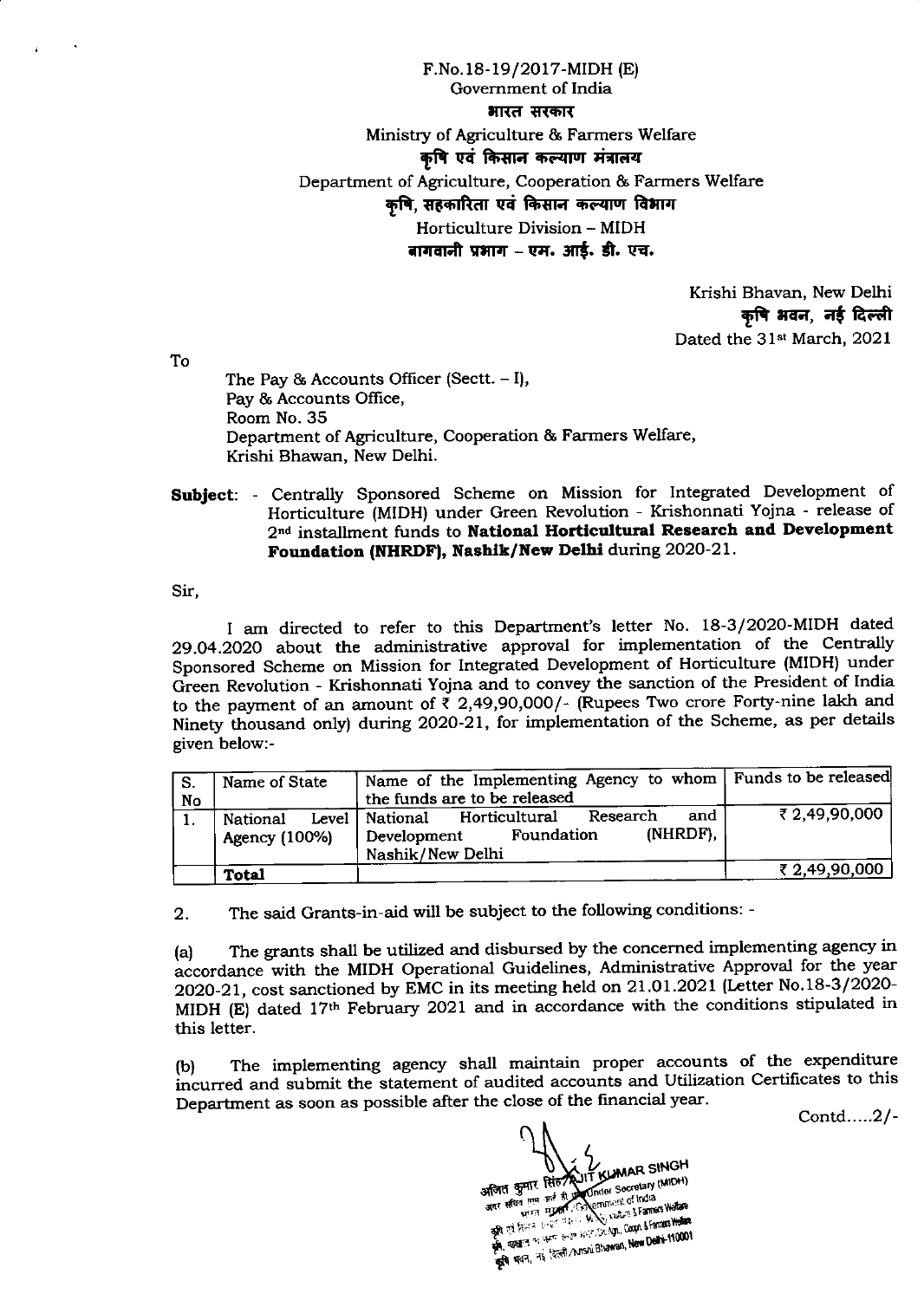(c) The audited records of all assets (permanent or semi permanent) acquired wholly or substantially out of the grant to the implementing agency should be maintained as prescribed in General Financial Rule 2Ol7 and shall be furnished to the Government of India annually by the end of June, following the financial year to which it relates.

(d) Assets permanent or semi-permanent acquired wholly or substantially out of the grant by the Government of lndia shall not, without prior approval of the Government of India, be disposed of, encumbered or utilized for the purpose other than those for which the grant is being sanctioned.

(e) The accounts of the implementing agency shall be open to Internal Audit of the Principal Accounts Officer, Department of Agriculture, Cooperation & Farmers Welfare as well as the Statutory Audit by the Comptroller & Auditor General of India at his discretion and he shall have the right to demand the production of books, accounts, connected vouchers and other documents and papers in this regard.

(0 The concerned implementing agency shall furnish the physical and frnancial progress report to this Department on monthly basis in the prescribed format.

(g) The Implementing Agencies will follow other terms and conditions contained in the General Financial Rules 2017, as amended from time to time.

(h) Any unspent balance of grant, which is not spent for the purpose for which it is sanctioned during the financial year shall be refunded to the Government of India or adjusted for further utilization at the end of the financial year. The funds shall be transferred electronically through RTGS System/Demand Draft to the Implementing Agencies.

(i) AII grantee institutions shall submit Utilization Certificates in prescribed proforma (GFR-12A) on PFMS [Rule 86(6)].

(i) The Further use of Grants in Aid being released by this sanction order, is to be done through EAT module of PFMS. The Utilization Certificate not supported by the EAT module data is likely to be rejected and expenditure is not to be treated as regular. The agency would be forced to refund the amount received as the expenditure not appearing in EAT module data is not to be taken as expenditure incurred in accordance with the terms and conditions of this Sanction Order.

| Demand No. 1 (Plan) |                                                    | $(5 \text{ in } \text{lakh})$ |
|---------------------|----------------------------------------------------|-------------------------------|
| Head of Account     | Description                                        | Funds to be released          |
| MH - 2401           | Crop Husbandry                                     |                               |
| 119                 | Horticulture & Vegetable Crops                     |                               |
| $\overline{55}$     | Green Revolution - Krihonnati Yojna                |                               |
| $\overline{04}$     | Mission for Integrated Development of Horticulture |                               |
| 550431              | Grants-in-aid - General                            | 249.90                        |
|                     | <b>Total</b>                                       | 249.90                        |

3. The expenditure shall be debited to the following Head of Account:-

Responsibility for ensuring flow of subsidy/benefits as mentioned above solely lies with the State Horticulture Mission/Implementing Agency and it should be reflected in the progress reports and post the data accordingly in NHM website also.

4. This sanction issues with the approval of Integrated Finance Division vide their Dy. No. 83370-FTS/AS & FA dated 30/03/2021.

SINGH SINGH mover 3 cell and 8 cellumper 3 Ericita<br>जबर सचिव (एम आई डी एक्श्रामणिका of India<br>अवास कारण अल्पा अल्पेश के मेरे जिसका Wedan an II Bull? trans Hellen **BY A REGIST OF THE REGISTER OF THE DELTA TODOS** Har, its Most Kosta Brawsh New Delto 110001 r<br>an

Contd.....3/-